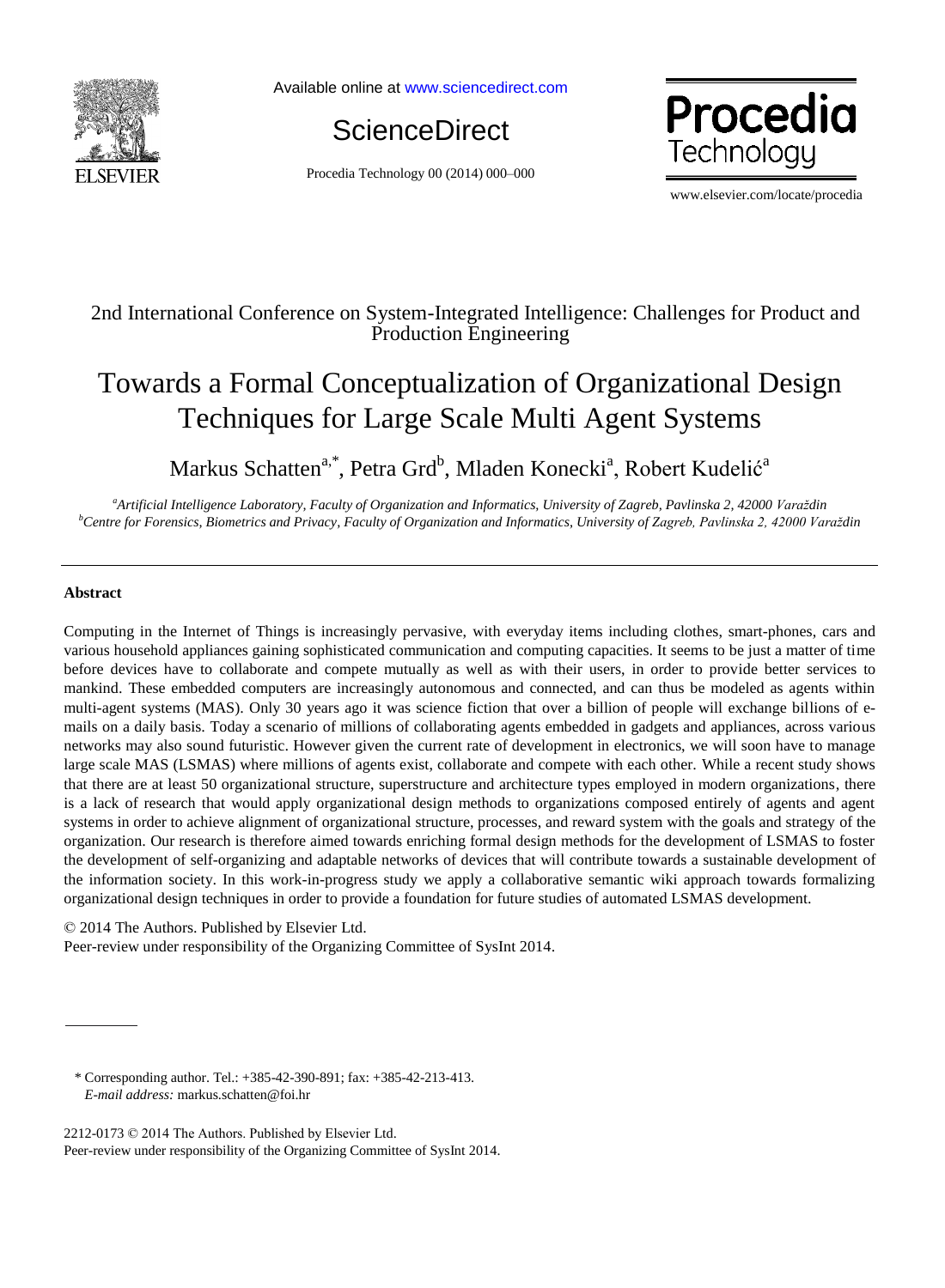*Keywords:* large scale multi-agent systems; organizational design; semantic wiki; formalization; Internet of Things

#### **1. Introduction**

Complex organizational systems in contemporary turbulent market environments have to respect a number of prerequisites in order to have a chance of survival and eventually success. While modern organizations cope with these requirements using various organizational methods, most large-scale multi-agent (LSMAS) proposals and solutions engage in engineering techniques. LSMAS have numerous application areas often associated to the Internet of Things initiative and co-affiliated with domains of complex organizations, including but not limited to intelligent transport systems, logistics, traffic, work flow and process management, pervasive computing, catastrophe management, anticrime/terrorism actions, ecology and nature preservation systems, smart cities, intelligent energy distribution, smart Internet services, share trading, massively multi-player on-line games (MMOGs), infrastructural services for citizens and other.

Complex organizations and LSMAS have quite a number of similarities: they are decentralized to cope with scope, they are organized to cope with complexity, they have to be adaptable to cope with turbulence, they have to take advantage of all their (often heterogeneous) strengths to mitigate weaknesses, they have to be strategic to achieve long-term objectives; not to mention that they are systems of individuals (agents) which provide services, which collaborate and compete with other such systems and operate in a complex environment. Thus, the usage of organizational design methods in the development of LSMAS seems to be a natural suggestion.<sup>1</sup> From this perspective it is our aim to provide a higher level of abstraction for dealing with LSMAS by introducing selected concepts from organization theory into the processes planning, modeling, development, implementation and maintenance.

The authors believe that recent investigations which use organizational design methods for developing MAS including [1, 2, 3, 4, 5, 6, 7, 8, 9] and others, seems to be promising and might allow us to address complex (computational) problems in much more (human) understandable form. The objective of our efforts is to update software engineering methodology one more time with a metaphor (having the well accepted metaphors like assembly language, machine independent programming languages, sub-routines, procedures & functions, abstract data types, objects, services and agents in mind). Thus the main impact of the proposed technique would be a shift in paradigm that will allow us to develop organizations (of agents) in large-scale settings.

In order to apply ideas from organization theory to LSMAS, we have decided to use the concept of organizational architecture which represents a well-established paradigm for describing (human) organizations [10, 11, 12, 13, 14, 15, 16] (table 1).

Herein, we adopt the interpretation of [17] that organizational architecture is a complex organizational system which can be modeled from different but mutually intertwined perspectives: organizational structure, organizational culture, business processes, strategy and individual agents (human or artificial). Additionally we decided to add two important perspectives which are not clearly captured in organizational architecture: organizational dynamics as well as contextual and inter-organizational aspects. Thus our proposed framework shall reside on the following perspectives (defined informally):

Organizational structure defines the decision and information flows of an organization.

Organizational culture defines important intangible aspects of an organization including knowledge, social norms, reward systems, language and similar.

Strategy defines the long term objectives of an organization, action plans for their realization as well as tools on how to measure success.

Processes define the activities and procedures of an organization.

 $<sup>1</sup>$  The other way around is possible as well, as has been shown in a number of studies dealing with computational organization theory.</sup>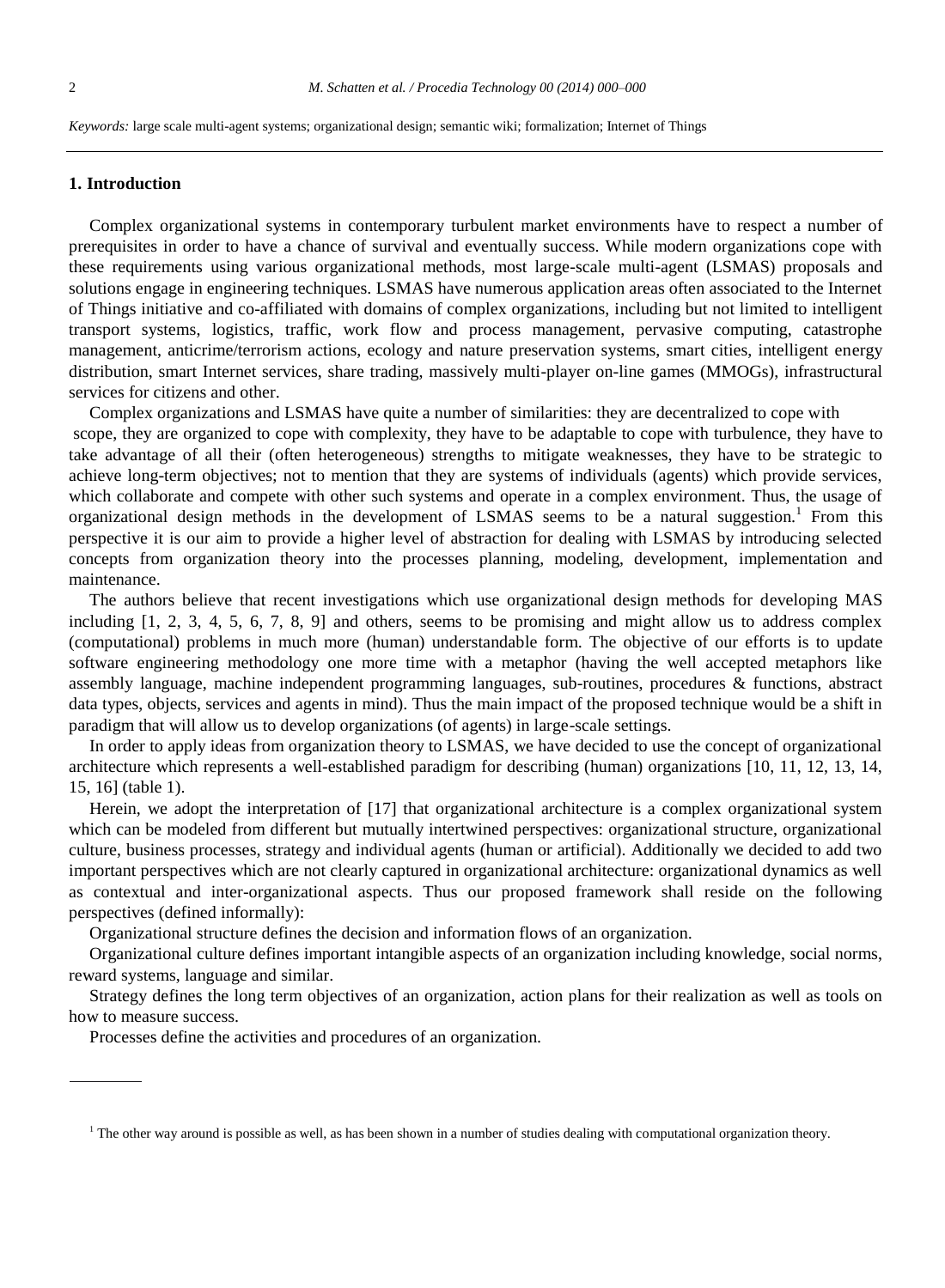Individual agents define the most important asset of any organization - the individuals actually performing the work.

Organizational dynamics define organizational changes including reorganization of any of the above mentioned components.

Context and inter-organizational aspects define organizational behavior towards its environment including strategic alliances, joint ventures, mergers, splits, spinouts and similar.

| Nadler and                | Merron (1995)                                          | Galbraith (1995)               | Henning $(1997)$                      | Churchill (1997)              | Corporate Transitions    |
|---------------------------|--------------------------------------------------------|--------------------------------|---------------------------------------|-------------------------------|--------------------------|
| Tushman(1997)             |                                                        |                                |                                       |                               | International (2004)     |
|                           | Vision, strategic goals<br>and strategic<br>management | Strategy                       | The role of the<br>organization       |                               | Strategy                 |
| Informal<br>organization  | Organizational culture                                 | Reward systems                 | Reward systems                        | Organizational<br>culture     | Organizational culture   |
| Formal<br>organization    | Organizational structure                               | Organizational<br>structure    | Groupings                             | Organizational<br>structure   | Organizational structure |
| <b>Business processes</b> |                                                        | Processes and<br>lateral links | Business processes<br>and work design |                               |                          |
| Human resources           |                                                        | Human resources                |                                       | Human resource<br>development | Communication            |

Table 1. Various conceptualizations of organizational architecture [17, 16]

In the following we will particularly concentrate our efforts on organizational structure, organizational dynamics (in form of organizational design methods) as well as context and inter-organizational aspects since these areas are from our perspective not well captured by contemporary LSMAS research.

An important step towards using organizational design concepts in computing is the formalization of these concepts. It is our objective to develop a formal meta-model of organizational design concepts that can be a foundation for model-driven software development tools that take advantage of these important insights from organization theory. Since a lot of organization theory literature is based on metaphors, the formalization process in non-trivial. We decided to take a three step approach towards implementing a meta-model which reflects state-ofthe-art knowledge engineering practices: firstly we will develop a semantic wiki on organizational design techniques that will allow us to edit a large corpus of knowledge in a collaborative on-line environment and allow for an initial formalization of important concepts; secondly we will develop a formal semantic Web ontology based on the insights gathered during the semantic wiki development; and thirdly we will use this ontology to develop a formal meta-model as well as a knowledge base of best practices for LSMAS development. The current article gives an overview of the first step dealing with the development of a semantic wiki.

The rest of this article is structured as follows: firstly we describe our methodology in section 2. Afterwards we present the obtained results in section 3. In the end we discuss these results, draw conclusions and give guidelines for future research in section 4.

#### **2. Methodology**

In order to approach this complex corpus of organizational design related knowledge we have chosen a semantic wiki approach [18, 19, 20, 21]. Semantic wikis are wiki systems that allow their users to add semantic annotations to wiki text in order to allow for automated inference, querying and intelligent agent implementation [22] and thus represent tools which take advantage of both social applications and the semantic Web initiative. In particular, we have chosen to use the TaOPis system build upon the Flora-2 reasoning engine [23]. TaOPis allows for tagging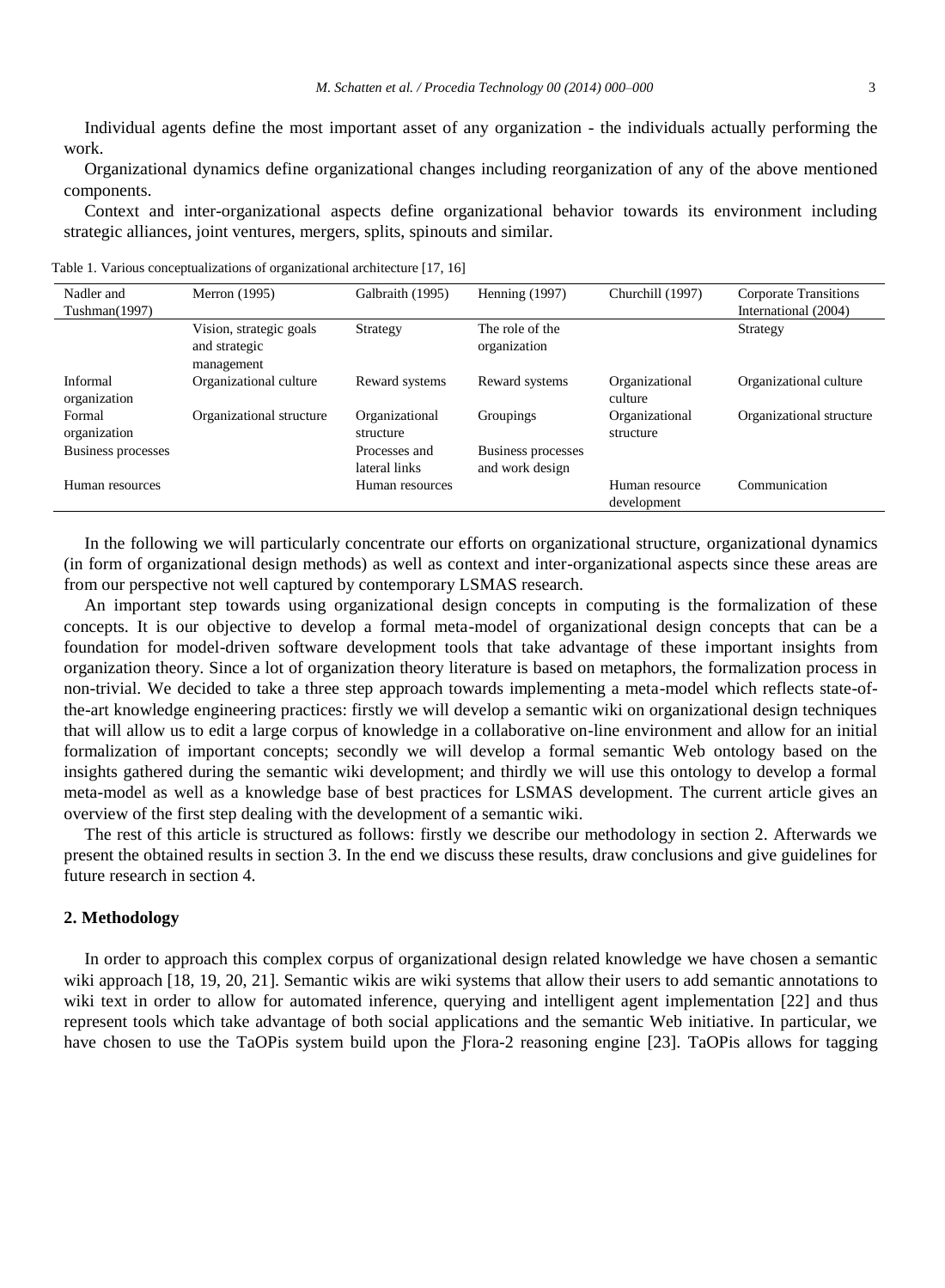articles in an object-oriented manner, has OWL (Web Ontology Language) and Flora-2 ontology export facilities [24, 25], a dynamic querying engine [26] as well as ontology visualization [27].

After a literature review<sup>2</sup> of available organizational design techniques, organizational structures, superstructures and architectures (mostly based on [17]), we have firstly collaborated on structuring wiki text about our findings. More than 60 organizational design concepts have been identified, each of which has been described on an individual wiki page similarly to Wikipedia editing policies. Afterwards, these wiki pages have been semantically annotated using three particular strategies:

1. An initial taxonomy has been established by tagging content with special attribute-value tags to represent classes (concepts) and their subclasses.

2. Each identified class has been additionally annotated with attribute value tags that have been chosen to be of particular interest for LSMAS implementation. The used attributes included:

- For organizational structure related concepts: criteria of structuring (function, division, territory, product/service, client, process, etc.), type of nodes (agent, organizational unit, process, project etc.), type of edges (power, communication, collaboration, competition etc.), dynamics (dynamic, static), establishment (adhoc depending on environment or stable if bureaucracy), number of hierarchies (0 - heterarchy, 1 - 'normal' hierarchy, 2 - matrix, N - tensor), hierarchies overlapping (if multiple hierarchies), number of roles per node (1 in single structures, 2 or more in overlay and multiplex structures), size suitable for (small, medium, large organizations), environment (stable/deterministic, unstable/stochastic, complex), type of services (process, project, hybrid), type of agents (simple, average, complex).
- For organizational design technique related concepts: type of change (structure, culture, process, strategy, individuals), impact of change (small, medium, large), source reason for change (quality, exertion, environment, knowledge etc.), key area of influence (inter organizational adaptability, self-reorganization, robustness/faulttolerance, strategic management, organizational memory).

3. Each concept has additionally been annotated with keywords in order to capture additional ideas which might have been missed using the previous two approaches.

Using the OWL export feature of TaOPis, the obtained taxonomy was imported into the Protégé ontology management system [28]. After the annotation process we have implemented two intelligent agents which allowed us to reason about the domain. Both agents were implemented in Flora-2 similarly to the work presented in [29]. The first agent was designed to construct a list of keywords which apply to a given class and all its subsequent subclasses. Its implementation was fairly simple, and is as follows:

| keywords $($ ?class, ?keywords $)$ :-                                               |
|-------------------------------------------------------------------------------------|
| ?keywords = collectbag $\{ ?k   ?_:: ? \text{ class } [\text{ keyword } > ?k ] \}.$ |

The body of the rule just collects a list of all values for the keyword attribute for all objects in the given class. Note that Flora-2 automatically infers that all objects which are instances of subclasses of the given class, are instances of this class as well. Basically, this agent allowed us to create tag clouds of particular classes of organizational design concepts.

The second agent was by far more complex. Its task was to find classes which are conceptually similar in order to identify classes which (from a LSMAS perspective) can be considered one and the same thing. Basically, two concepts are similar if they have same values for the previously outlined attributes we identified as important for LSMAS implementation. Such identified concepts shall be considered identical in our future research, but it is important to stress that they might be considerably different in human organizations and that the selection of attributed we performed highly influences the end result. The used approach is similar to the one described in [30].

<sup>&</sup>lt;sup>2</sup> The reviewed references aren't given in the bibliography section since more than 230 various references have been considered including books, articles and Websites. The interested reader is advised to visit http://ai.foi.hr/wiki/oovasis where all the references are given under the appropriate wiki pages.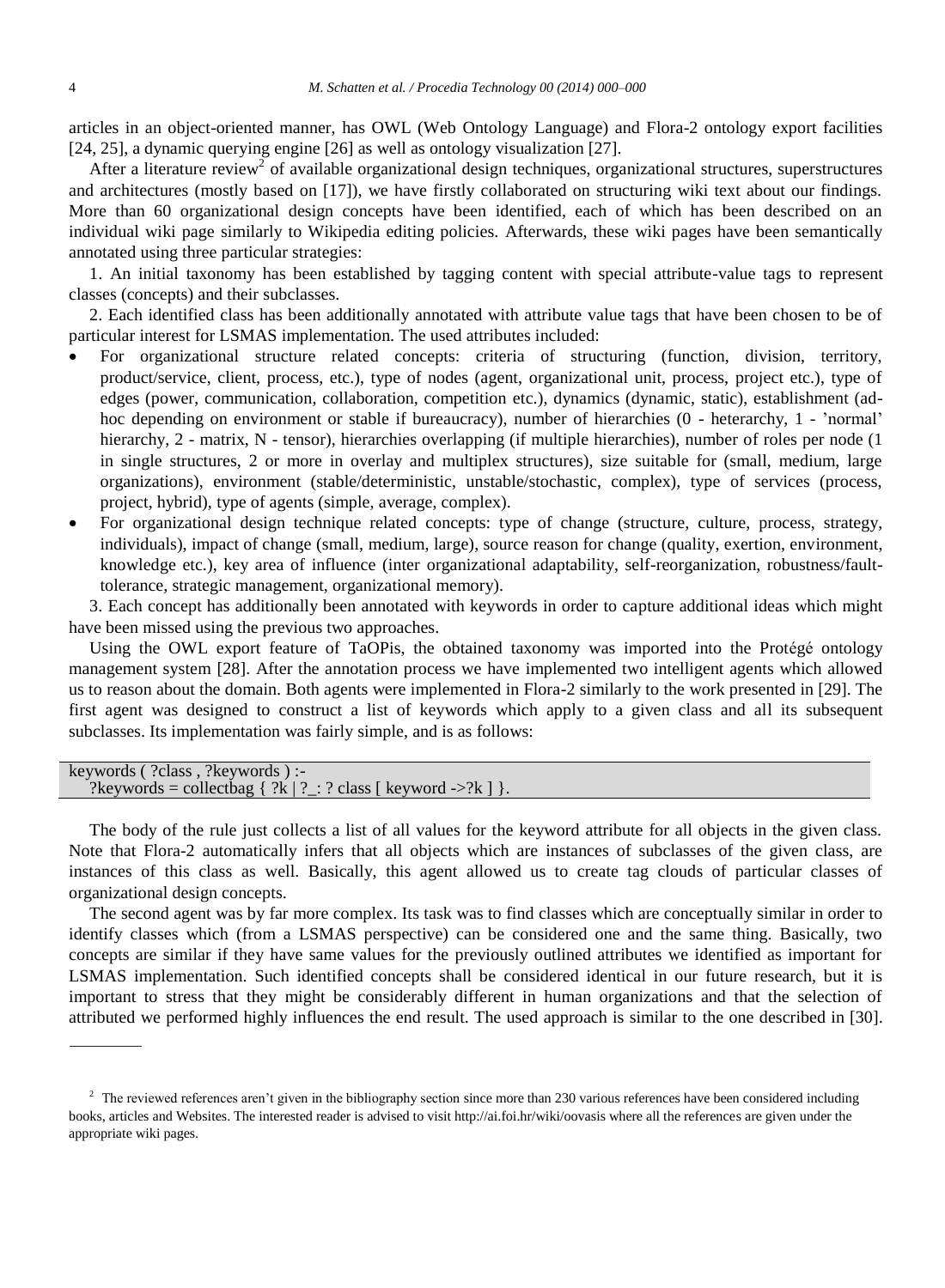We will omit the full implementation of the agent since some auxiliary predicates deal with filtering and clustering the results, but show only the similarity predicate that defines when two classes are considered similar:

```
similar ( ?c1, ?c2, ?class ) :-
?i1 :? class [ title ->?c1 ],
?i2 :? class [ title ->?c2 ],
? i1 = ?i2,
criteria ( ?class , ?lst ),
?att1 = collectset {
           ?va1?i1 [ ?a1->?v1 ],
              member ( ?a1 , ?lst ) @_plg ( basics ),
              ?val = p( ?a1 , ?v1 )},
?att2 = collectset {
           2<sub>va</sub>2?i2 [ ?a2->?v2 ],
              member ( ?a2 , ?lst )@_plg ( basics ),
              ?va2 = p( ?a2 , ?v2 )},
?att1 \models [ \ ],
?att2 \models [ ],
permutation (?att1, ?att2)@ plg ( lists).
```
We firstly declare that we want to consider the title attributes of the considered objects (the object id in TaOPis is an internal symbol which is not very descriptive) as well as that these objects have to be instances of the considered class. Then we make sure that we are not dealing with one and the same object (in the case of TaOPis, the same wiki page). Afterwards we bind the ?lst variable to the list of attributes that are considered using the criteria=2 predicate which makes sure that the right list is bound for the considered class. Then we collect two lists of attribute-value pairs in the form p(attribute; value) using the built-in collectset aggregate operator. We make sure that these lists aren't empty and in the end state that the lists are permutations of each other, meaning that the sets of attributes for the two considered classes are equivalent.

### **3. Results**

Example images from the developed semantic wiki are shown on figure 1: subfigure (a) shows the front page of the wiki which features an outline of all articles on the system, (b) shows an example page of a particular organizational structure (the tensor structure), (c) shows an example of semantic annotation which was used to describe a given wiki page, and (d) shows an automatically generated navigation for a given annotation.<sup>3</sup>

The semantic annotation has yielded a social taxonomy as perceived by the authors which was exported to OWL and imported into the Protégé ontology management system. After being initially cleaned up of standard TaOPis classes and individuals, the taxonomy is shown on figure 2.

As one can see from the figure five top-level classes have been identified: (1) DesignFactors, (2) DesignMethod, (3) OrganizationalStructure, (4) SuperStructure, and (5) OrganizationalArchitecture, each with corresponding subclasses. DesignFactors represent factors which influence the design of a given organization and can be internal and external. In particular development of science and technology, human resources, institutional environment, location, market, mergers and acquisitions, organizational life-cycle, product/service, size of organization, strategic alliances, strategy, tasks and technology were identified as important organizational design factors. DesignMethod is

<sup>&</sup>lt;sup>3</sup> By clicking on any attribute-value tag on some page, TaOPis will show a list of all pages that are tagged with the same tag.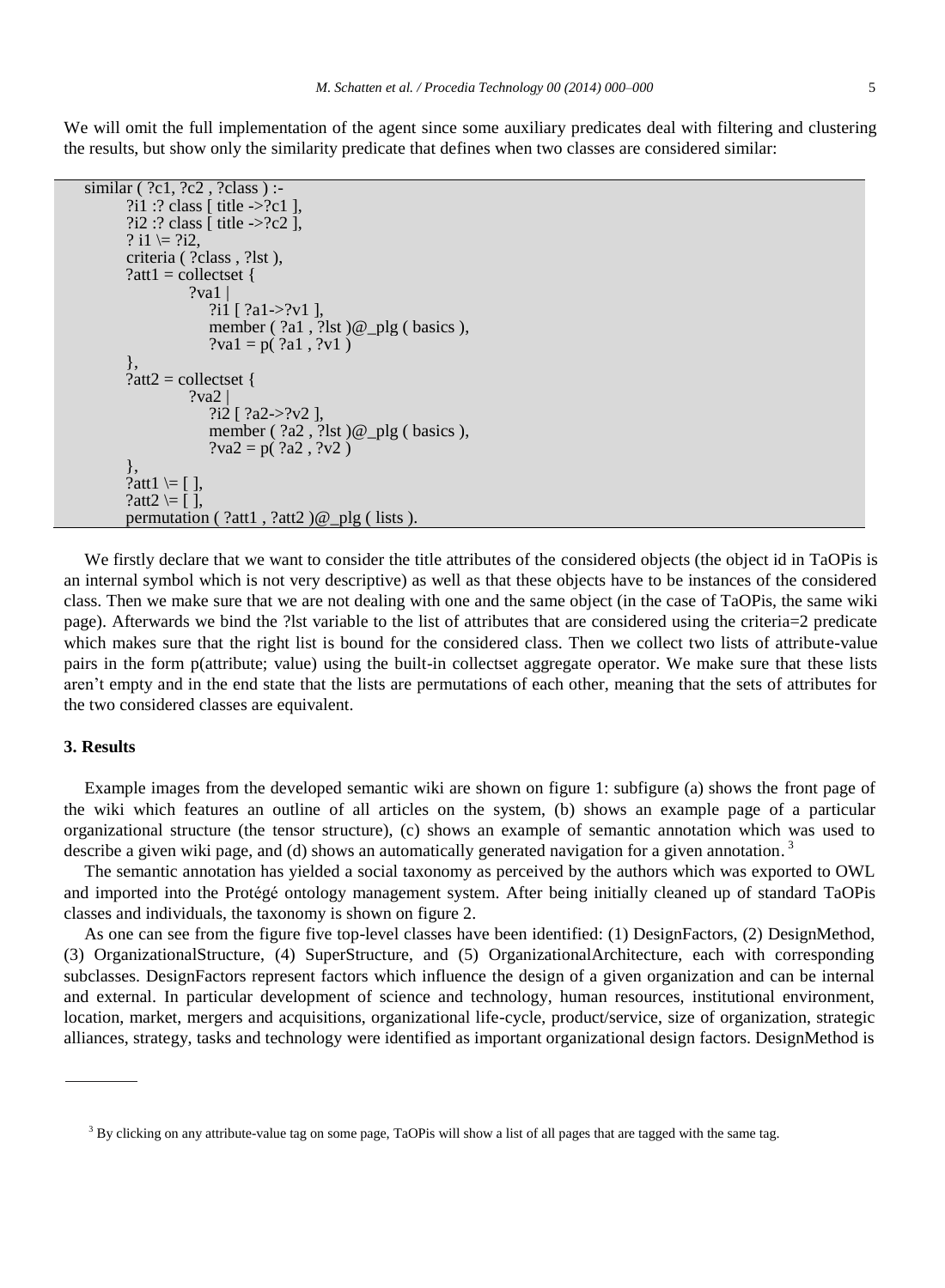a class which instances are common organizational design practices. The literature review revealed 11 such design methods, but also indicated that further investigation about other methods addressing other aspects of organizational architecture is necessary. The identified methods include: business process reengineering, total quality management, lean management, kaizen, six-sigma, the Taguchi method, the complex analytical method, organizational chaos theory, knowledge management, communities of practice as well as organizational memory.

On the other hand, OrganizationalStructure is a class in which all concepts dealing with various forms of structuring organizational units are captured. We decided to use two criteria for approaching various structures described in literature: (1) is it the main structure or is it an overlay or superstructure build-up over the main structure, and (2) is the structure hierarchical or heterarchical (network-based) in nature. Since superstructures can potentially spread across multiple organizations, we decided to introduce an additional upper-level class named SuperStructure to capture such structures. According to the second criteria, all main structures have been categorized into hierarchical, heterarchical and hybrid structures (structures which capture some aspects of both hierarchy and heterarchy). Hierarchical structures can be divisional (customer oriented, product/service oriented or territory oriented), functional, project oriented, matrix, and tensor structures. Heterarchical structures on the other hand can be dynamic and static network, fishnet structure, Hollywood structure, infinite flat hierarchy, internal markets, or even spaghetti structures. At last, hybrid structures identified in literature include the academic, the front-back, and the inverted structure.

SuperStructure, as mentioned previously, represents all structures that are formed above conventional organizational structure and thus represent inter organizational and overlay structures. They were not that easily categorized as organizational structures, due to a greater pool of possibilities. We have chosen to classify them into five (not necessarily distinct) subclasses, but need to stress that further analysis is required to formalize them in an appropriate way. The subclasses were: (1) stable superstructures - structures which are relatively stable over time including the cluster organization and the starburst organization, (2) adhocracies - structures which are formed adhoc depending on a particular problem or opportunity in the environment and usually disapear when the issue is resolved including team based structures, the spider's web, the amoeba organization, the virtual organization and the modular organization, (3) strategic alliances - long lasting partnerships between organizations of various forms including e-alliances, keiretsu and cheabol, (4) mergers and acquisitions - organizational integrations, and (5) fractal organizations which deal with the concept of self-similarity between organizational units on various hierarchical levels and the spreading of this similarity across them (an example can be objectives).

The OrganizationalArchitecture class is a common denominator for concepts that deal with at least two aspects of organizational architecture (as opposed to OrganizationalStructure and SuperStructure which deal only with the structural aspect). We have identified 15 such architectures describe in literature which are the T-form organization, the Shamrock organization, federalism, the inverted doughnut, 4C organization, the hypertext organization, the platform organization, the strategic organization, the individualized organization, the 3I organization, the information based organization, the empowered organization, the open organization, the learning organization and bio teaming. Since a lot of semantics is lost by just creating a taxonomy and annotating concepts with predefined attributes, we decided to additionally add keywords to each identified concept, in order to provide hints for a future (more detailed) analysis that should allow us to develop the desired ontology or organizational design methods for LSMAS. By using the first agent we collected these keywords across classes we considered most important for further analysis. The results obtained by the agent are summarized in table 2. The obtained keywords do not only provide hints to concepts that have to be additionally analyzed, but also imply possible connections between concepts. For example, there seems to be a connection between design methods (especially knowledge management related ones) and the learning organization, adhocracies seem to be heterarchic in nature etc. We shall analyze these and similar issues in our further research. Since concepts in organization theory are particularly described with metaphors it is often the case that some concepts are in practice actually very similar. This is especially true for our case of LSMAS organizations, since a great number of human related issues do not apply to artificial agents. In order to find concepts which are very similar and would not add extra benefit if implemented separately, we have implemented the second agent. Using this agent we were able to identify the following clusters of conceptually similar terms: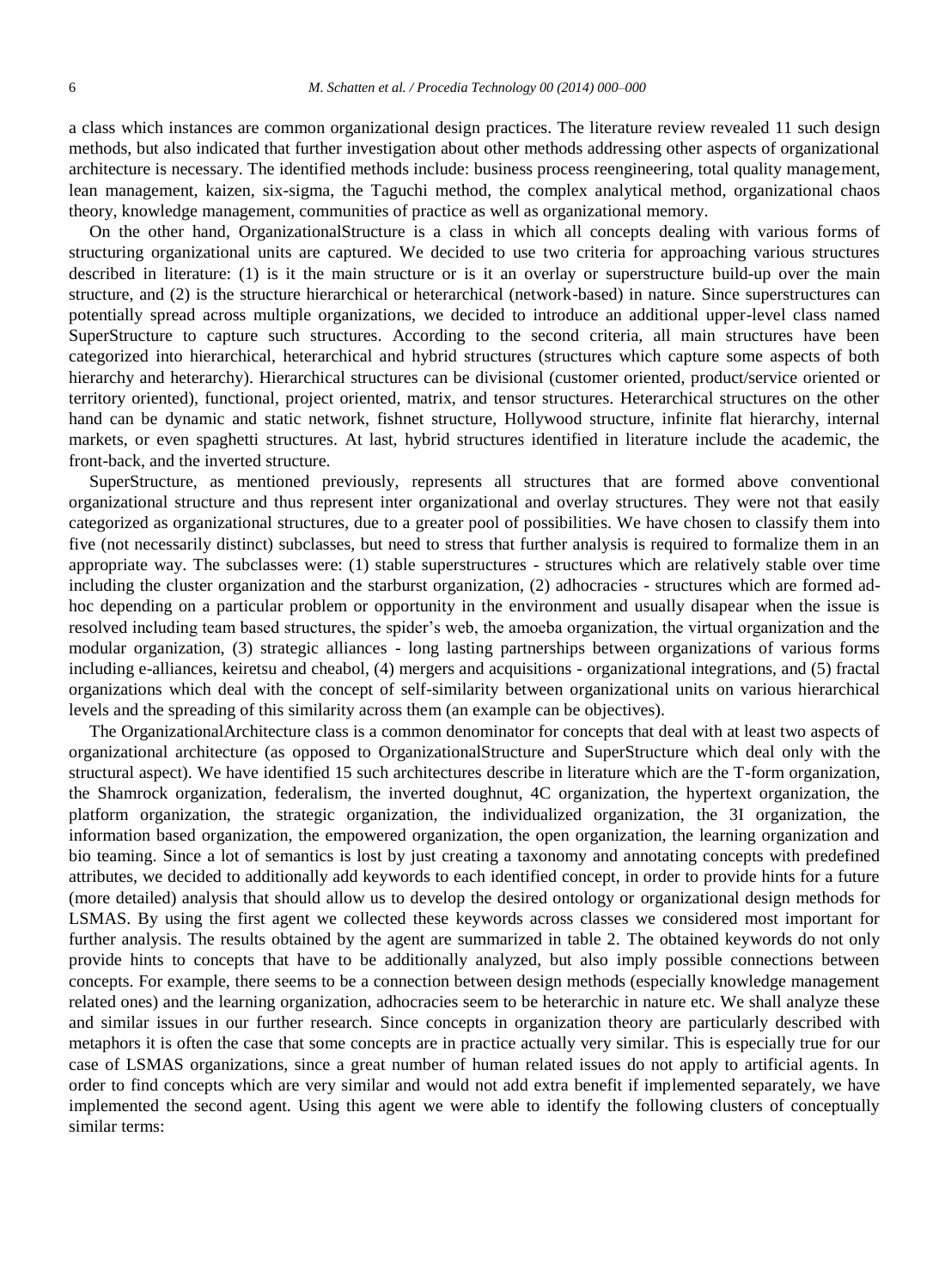

 $(c)$ 

 $(d)$ 

Fig. 1. Semantic wiki on organizational architecture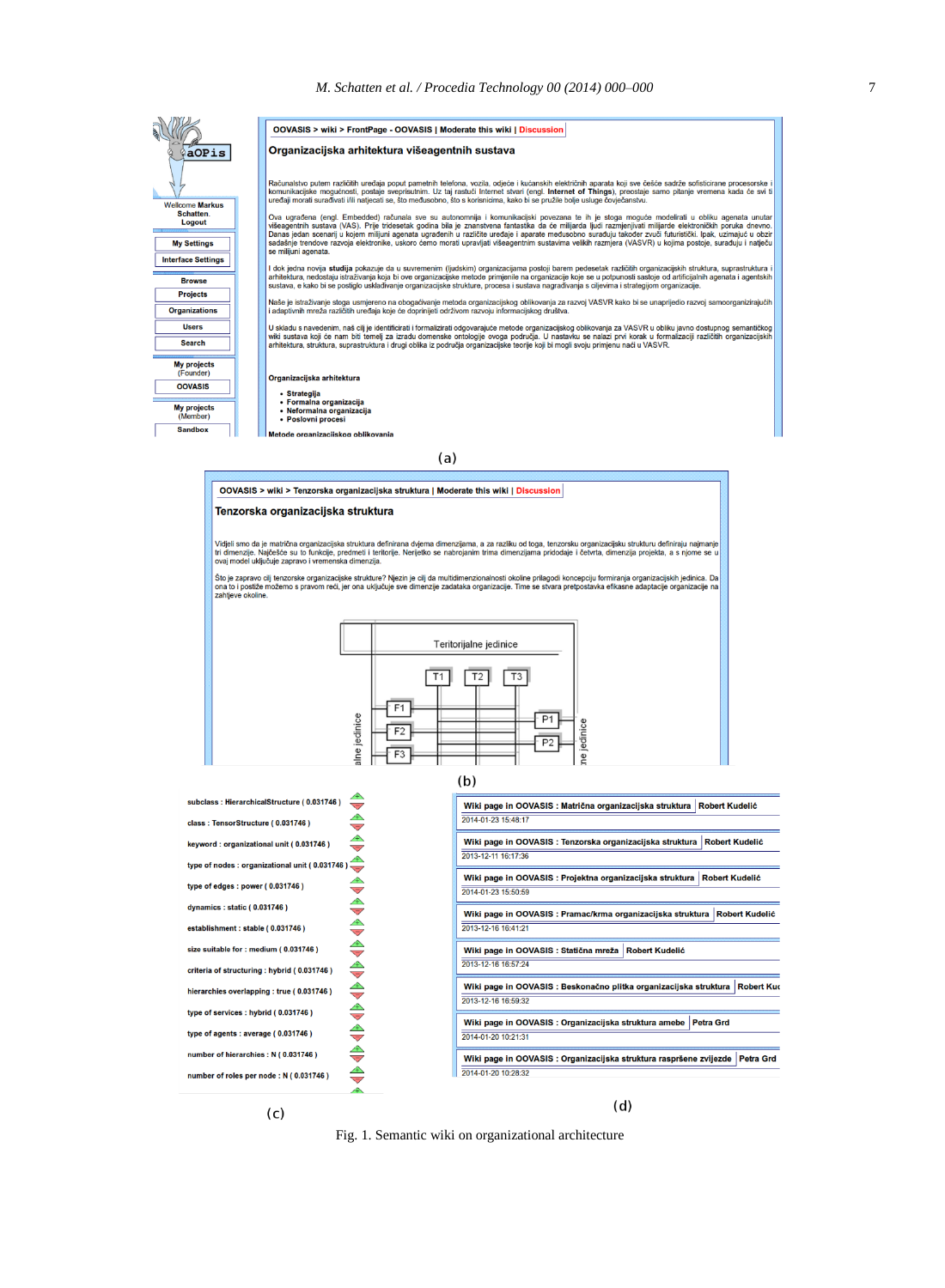- knowledge management, communities of practice, organizational memory
- lean management, kaizen

 $C_{\text{current}}$  Keywords

- dynamic network, spaghetti structure, Hollywood organization, networked organization
- strategic alliances, e-alliances, keiretsu
- virtual organization, modular organization, the spider's web

Table 2. Concepts and corresponding keywords

| Concept                | <b>Revwords</b>                                                                                                                                                                                                                      |  |  |
|------------------------|--------------------------------------------------------------------------------------------------------------------------------------------------------------------------------------------------------------------------------------|--|--|
| HeterarchicalStructure | dynamic hierarchies, external, fishnet, flat hierarchy, heterarchy, internal, internal market, network, organizational unit,<br>self-activation                                                                                      |  |  |
| HierarchicalStructure  | client, division, function, matrix, organizational unit, product/service, project, tensor, territory                                                                                                                                 |  |  |
| HybridStructure        | back, front, heterarchy, hierarchy, hybrid structure, inverted hierarchy, organizational unit                                                                                                                                        |  |  |
| Merger                 | organizational merging, superstructure                                                                                                                                                                                               |  |  |
| StableSuperStructure   | cluster, organizational split, organizational unit, overlay structure, stable superstructure, starburst, strategic                                                                                                                   |  |  |
| Adhocracy              | action team, adaptability, adhocracy, amoeba principle, creativity, experimentation, heterarchy, individual initiative,<br>organizational split, organizational unit, overlay structure, pseudo hand, readiness, short term, team    |  |  |
| StrategicAlliance      | conglomerate, heterarchy, holding company, overlay structure, partnership, strategic                                                                                                                                                 |  |  |
| DesignMethod           | DMAIC, analytics, black belt, business transformation, call center, common practice, community of practice,<br>continuous improvement, cross functional, culture, data, document, green belt, hoshin, improvement team, incremental, |  |  |
|                        | individual knowledge, information, information management, information network, innovation, intellectual advantage,                                                                                                                  |  |  |
|                        | intellectual capital, kaizen, knowledge, knowledge bank, knowledge based system, knowledge sharing, learning                                                                                                                         |  |  |
|                        | organization, master black belt, metric, objective, orange belt, organigram, organizational exertion, organizational                                                                                                                 |  |  |
|                        | learning, organizational unit, procedures, process, process owner, quality, quality leader, reengineering, robustness,                                                                                                               |  |  |
|                        | role-play system, routines, rules, seiketsu, seiri, seiso, seiton, shitsuke, strategy, value flow, virtual knowledge team,                                                                                                           |  |  |
|                        | white belt, wisdom, yellow belt                                                                                                                                                                                                      |  |  |
| DesignFactors          | development of science and technology, human resources, institutional environment, location, market, mergers and                                                                                                                     |  |  |
|                        | acquisitions, organizational life-cycle, product/service, size of organization, strategic alliances, strategy, tasks and                                                                                                             |  |  |
|                        | technology                                                                                                                                                                                                                           |  |  |



Fig. 2. Initial taxonomy visualized with Protégé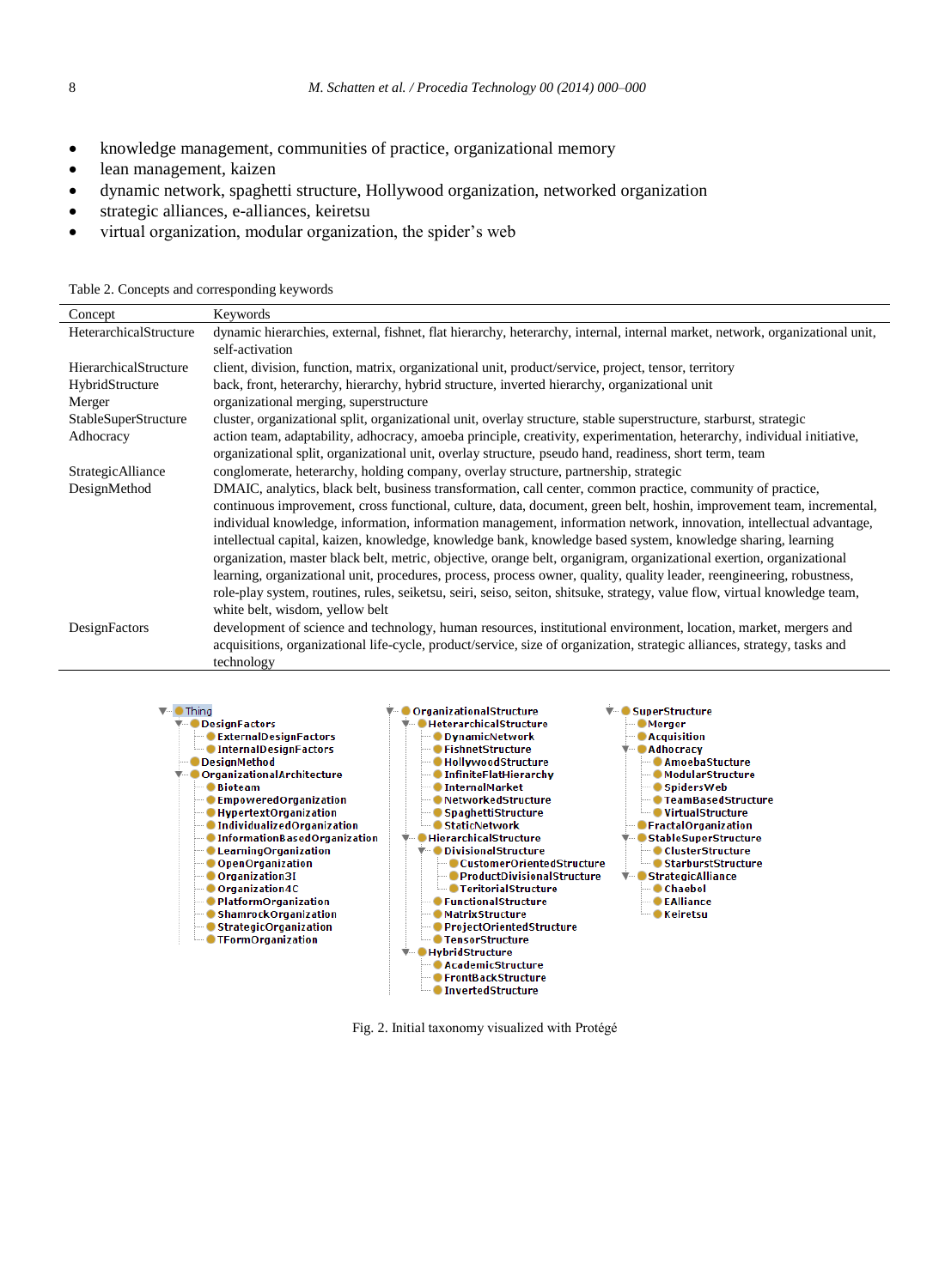#### **4. Conclusions & Future Research**

In this paper we have described the first step towards the creation of an organizational design meta-model for LSMAS, which is again only the first step towards establishing an integrated development environment that would enable us to manage the LSMAS lifecycle. We believe that by using organizational design techniques (techniques that humans use to organize humans) for the modeling, specification, development, and maintenance of LSMAS (processes usually relying on complex engineering techniques), these production processes will be easier for humans to grasp and understand, similarly to other well established metaphors like agents, objects or services. Computing systems in the emerging Internet of Things are becoming distributed and ubiquitous and these trends present major challenges for product and production engineering in industry as well. Due to the large body of knowledge in organization theory, we have decided to use a number of steps before developing the final meta-model, namely: (1) a wiki, (2) a semantic wiki, (3) a semantic Web ontology.

The semantic wiki approach described in this paper has shown a number of advantages but also a number of problems have occurred. On one hand, it allowed us to work on a large corpus of knowledge in a dynamic and collaborative way. It was fairly easy to add additional ideas and concepts to the wiki as well as split and merge articles when new insights came to attention. On the other hand the formalization process has been shown to be much more complex than initially envisaged. Since there has been a great number of concepts involved, it was not always obvious how to semantically annotate them nor into which class to classify them. Especially when splits and merges of articles occurred, the annotations had to be deleted and adjusted to reflect the new organization of the taxonomy.

The obtained taxonomy showed us gaps which have to be addressed in future research. In this semantic wiki we have only formalized aspects dealing with organizational design techniques, organizational structures and architectures, but other aspects including strategy, culture, processes and individuals have not been considered thoroughly.

The implemented agents gave us hints on concepts to consider when developing a formal ontology of the domain including connections between these concepts. Another aspect that became apparent is that organizational design techniques have to be considered in more detail due to the large number of different keywords that have been used to describe them. The agents also identified concepts that are similar enough to be considered equal from the perspective of LSMAS development.

Our next steps will include the definition of a high-level conceptualization of organizational architecture based on the insights we obtained by developing this semantic wiki which shall be the foundation for a formal ontology of organizational design techniques for LSMAS development.

#### **References**

- [1] K. Fischer, M. Schillo, J. Siekmann, Holonic multiagent systems: A foundation for the organisation of multiagent systems, in: V. Marık, D. McFarlane, P. Valckenaers (Eds.), Holonic and Multi-Agent Systems for Manufacturing, Vol. 2744 of Lecture Notes in Computer Science, Springer Berlin Heidelberg, 2003, pp. 71–80. doi:10.1007/978-3-540-45185-3 7. URL http://dx.doi.org/10.1007/978-3-540-45185-3\_7
- [2] E. Blanzieri, P. Giorgini, F. Giunchiglia, C. Zanoni, Implicit Culture-Based personal agents for knowledge management, 2003, p. CH439. URL http://www.springerlink.com/content/hel0cf0y084wp43n
- [3] J. Ferber, O. Gutknecht, F. Michel, From agents to organizations: An organizational view of multi-agent systems, in: P. Giorgini, J. P. Muller, J. Odell (Eds.), Agent-Oriented Software Engineering IV, Vol. 2935 of Lecture Notes in Computer Science, Springer Berlin / Heidelberg, Berlin, Heidelberg, 2003, Ch. 15, pp. 443–459. doi:10.1007/978-3-540-24620-6 15. URL http://dx.doi.org/10.1007/978-3-540- 24620-6\_15
- [4] J. Filipe, Information fields in organization modeling using an eda multi-agent architecture, in: L. Elst, V. Dignum, A. Abecker (Eds.), Agent-Mediated Knowledge Management, Vol. 2926 of Lecture Notes in Computer Science, Springer Berlin Heidelberg, 2004, pp. 130–142. doi:10.1007/978-3-540-24612-1 9. URL http://dx.doi.org/10.1007/978-3-540-24612-1\_9
- [5] B. Horling, V. Lesser, A Survey of Multi-Agent Organizational Paradigms, The Knowledge Engineering Review 19 (4) (2005) 281–316. URL http://mas.cs.umass.edu/paper/366
- [6] M. Kolp, P. Giorgini, J. Mylopoulos, Multi-agent architectures as organizational structures, Autonomous Agents and Multi-Agent Systems 13 (1) (2006) 3–25.